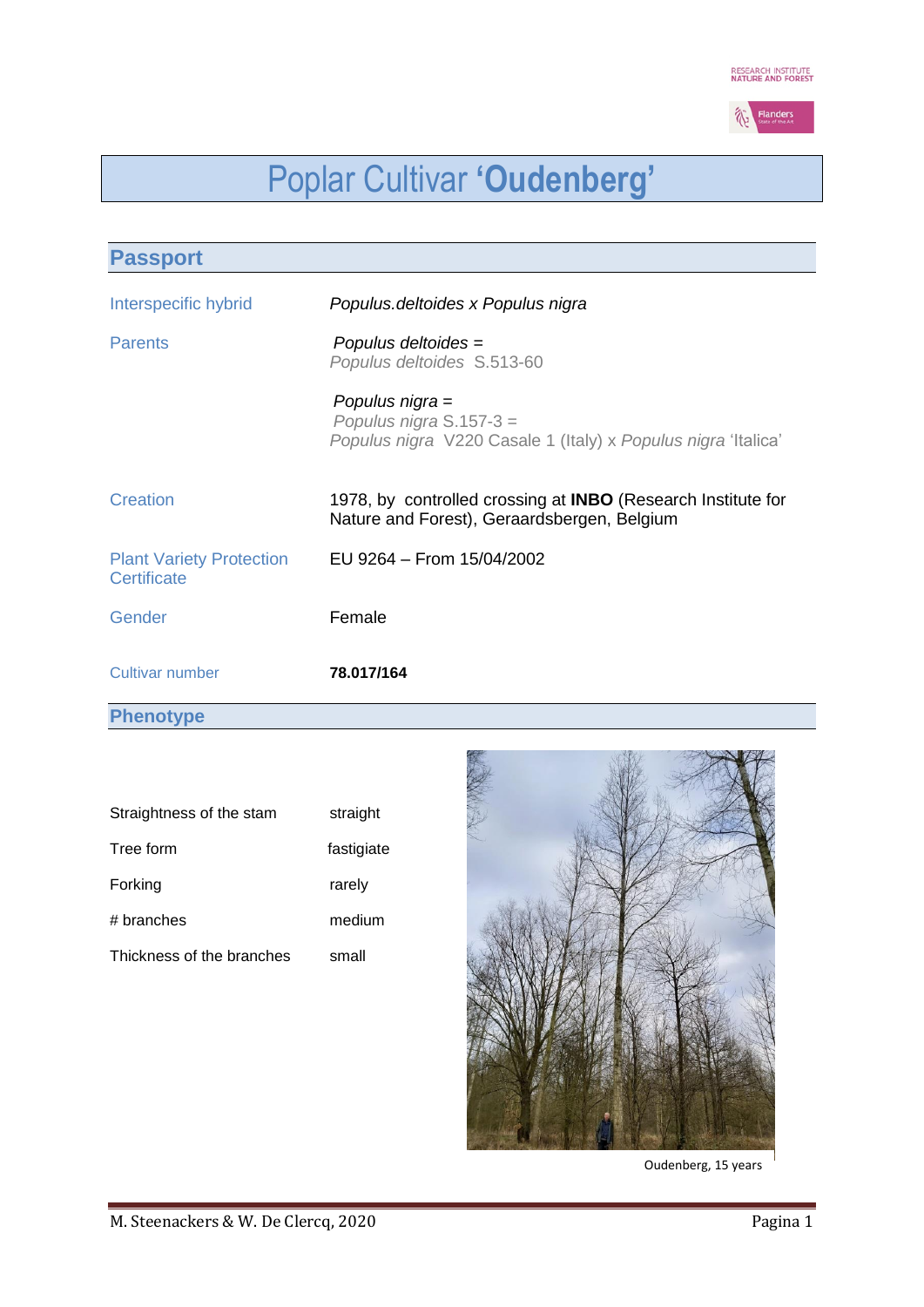

## **Phenology**

At the INBO nursery in Geraardsbergen (50° 48′ N, 3° 57′ E) in 2017 , the cultivar 'Oudenberg' starts to flush in the last week of April and the timing of bud set in autumn is the third week of September (Fig 1). Timing of bud burst and bud set is the same as for the cultivars Koster and Vesten.

## Fig 1. Phenology of the cultivar Vesten compared to other INBO cultivars and Koster observed in the INBO nursery at Geraardsbergen (Belgium, 2017)

| <b>CULTIVAR HYBRID TYPE</b> |  |  | Budburst 2017 |                         |  |  | Budset 2017 |  |  |                                             |  |               |         |        |
|-----------------------------|--|--|---------------|-------------------------|--|--|-------------|--|--|---------------------------------------------|--|---------------|---------|--------|
|                             |  |  |               |                         |  |  |             |  |  |                                             |  | $2-Oct$       | $9-0ct$ | 16-Oct |
|                             |  |  |               |                         |  |  |             |  |  |                                             |  |               |         |        |
|                             |  |  |               |                         |  |  |             |  |  |                                             |  |               |         |        |
|                             |  |  |               |                         |  |  |             |  |  |                                             |  |               |         |        |
|                             |  |  |               |                         |  |  |             |  |  |                                             |  |               |         |        |
|                             |  |  |               |                         |  |  |             |  |  |                                             |  |               |         |        |
|                             |  |  |               |                         |  |  |             |  |  |                                             |  |               |         |        |
|                             |  |  |               |                         |  |  |             |  |  |                                             |  |               |         |        |
|                             |  |  |               |                         |  |  |             |  |  |                                             |  |               |         |        |
|                             |  |  |               |                         |  |  |             |  |  |                                             |  |               |         |        |
|                             |  |  |               |                         |  |  |             |  |  |                                             |  |               |         |        |
|                             |  |  |               | 13-mrt. 20-mrt. 27-mrt. |  |  |             |  |  | 3-apr. 10-apr. 19-apr. 24-apr. 4/sep 11/sep |  | 18/sep 25/sep |         |        |

#### **Growth characteristics**

## **Nursery test**

Fig 2. Height and DBH (diameter at breast height) of **two-year-old trees** of the cultivar Oudenberg in the INBO nursery at Geraardsbergen (2015) compared to the P. euramericana cultivars Vesten and Muur

| <b>Cultivar</b>  | #trees | <b>Height</b><br>(cm) | % trees cat1<br>$(Ø < 25$ mm) | % trees cat2<br>$(Ø 25-30 mm)$ | % trees cat3<br>$(Ø 30-40$ mm) | % trees cat4<br>$(Ø 40-50 mm)$ |
|------------------|--------|-----------------------|-------------------------------|--------------------------------|--------------------------------|--------------------------------|
| <b>Muur</b>      | 50     | 381                   | 44                            | 48                             | 8                              | 0                              |
| <b>Vesten</b>    | 63     | 466                   | 0                             | 11                             | 80                             | 9                              |
| <b>Oudenberg</b> | 62     | 423                   | $\bf{0}$                      | 16                             | 80                             | $\boldsymbol{4}$               |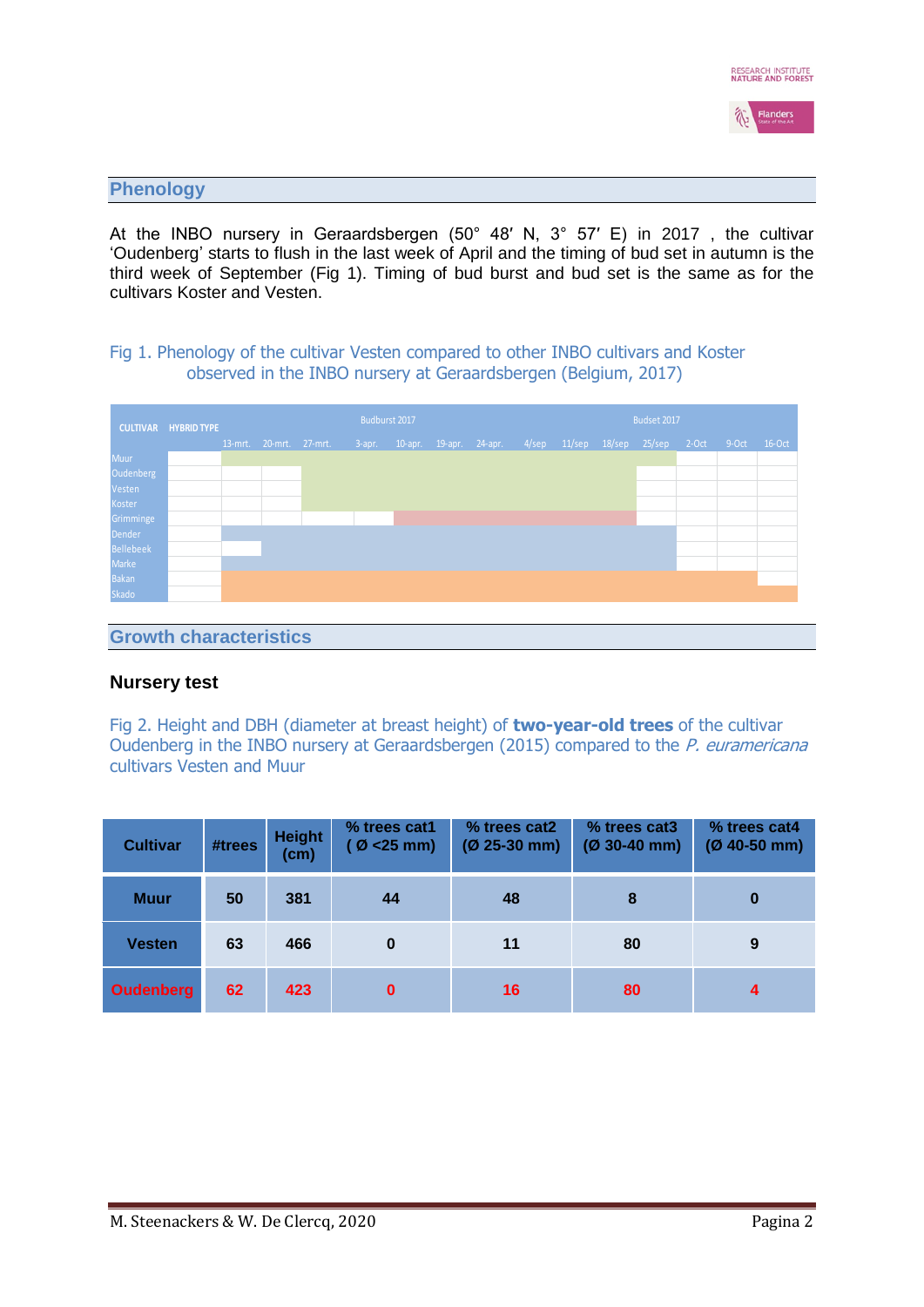



Two-year-old trees of Oudenberg (Picture: M. Steenackers)

# **Field test**

The *Mean Annual Increment* (MAI) – circumference- has been measured in five field trials installed in the north of Belgium on different soil types (Fig 3) and ranges between 6,5 cm and 9,2 cm.

# Fig 3. Soil properties of the 5 field sites mentioned below

| <b>Test field</b> | <b>Overboelare</b>              | <b>Ruisbroek</b>                          | <b>Rotselaar</b>                 | <b>Kermt</b>                | <b>Denderwindeke</b>        |
|-------------------|---------------------------------|-------------------------------------------|----------------------------------|-----------------------------|-----------------------------|
| Soil texture      | no profile                      | no profile                                | no profile                       | no profile                  | no profile                  |
| Soil profile      | weak gleying<br>sandy loam soil | very strong<br>gleying sandy<br>loam soil | very strong<br>gleying clay soil | strong gleying<br>loam soil | strong gleying<br>loam soil |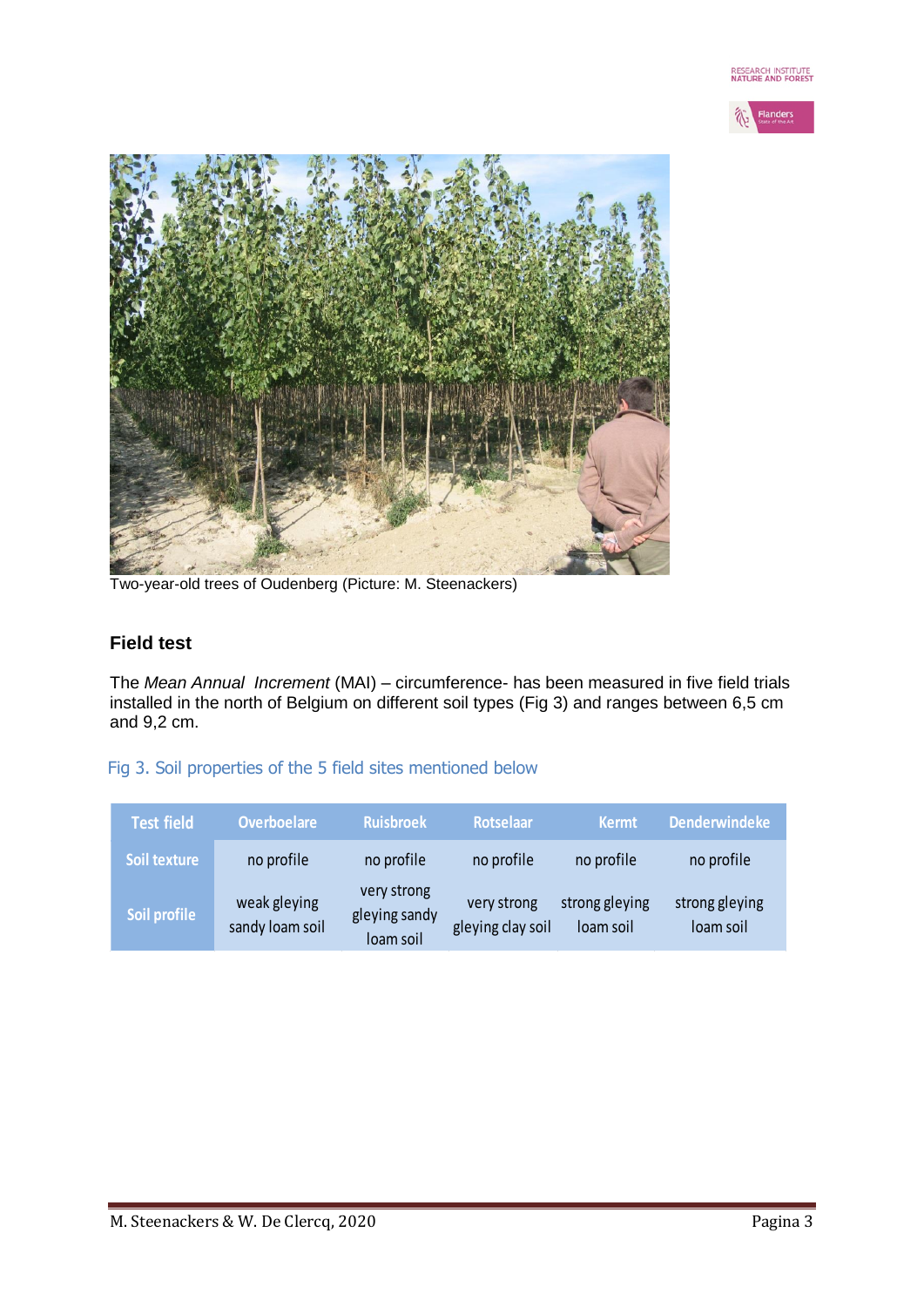



Fig 4. MAI (Mean annual increment - circumference in cm) of the cultivar Oudenberg in 5 field trials aging from 11 to 18 years and compared to the INBO cultivars Muur and Vesten and cultivar Koster (planting distance - 8m x 8m)



## **Wood technology**

Wood properties were obtained from the Laboratory for wood technology, University of Ghent, Belgium.

| <b>Physical properties</b>                 |             |  |  |  |  |  |
|--------------------------------------------|-------------|--|--|--|--|--|
| Wood density (60%RV)                       | 363 $kg/m3$ |  |  |  |  |  |
| Heartwood proportion (%)                   | 40          |  |  |  |  |  |
| Tension wood proportion (%)                | 7           |  |  |  |  |  |
| <b>Mechanical properties</b>               |             |  |  |  |  |  |
| Modulus of elasticity (N/mm <sup>2</sup> ) | 7788        |  |  |  |  |  |
| Modulus of rupture (N/mm <sup>2</sup> )    | 60          |  |  |  |  |  |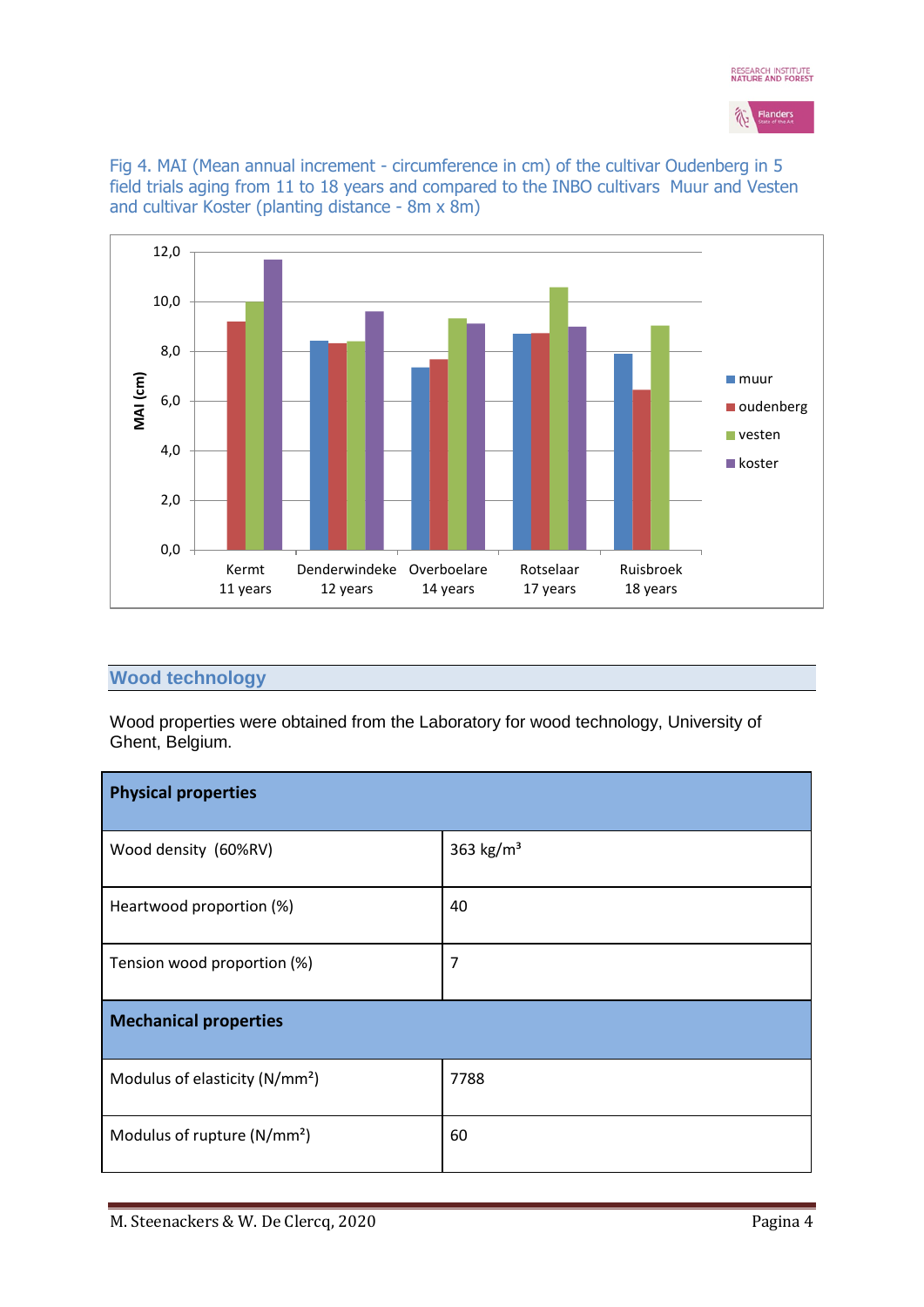

| Industrial processes     |           |
|--------------------------|-----------|
| veneer A/B-grade (%)     | 82        |
| $C1$ -grade $(\%)$       | 18        |
| The wood is suitable for |           |
| Veneer                   | good      |
| Saw wood                 | very good |

## **Disease resistance**

The cultivar 'Oudenberg' has been tested and selected for its good resistance/tolerance to the leaf rust *Melampsora larici-populina*, leaf spot disease caused by *Marssonina brunnea* and bacterial canker caused by *Xanthomonas populi* . According to laboratory tests carried out at the laboratory\* , the clone Oudenberg is field resistant to the woolly aphid, caused by *Phloemyzus passerinii*.

- Resistance to *Melampsora larici-populina* and *Marssonina brunnea* has been observed during several consecutive years at the INBO nursery in Geraardsbergen.
- Resistance to *Xanthomonas populi* has been tested by artificial infection on five 2 year-old trees

| <b>Cultivar</b>  | <b>Leaf rust</b><br>(Melampsora larici-<br>populina) | Leaf spot disease<br>(Marssonina <sup>)</sup><br>brunnea) | <b>Bacterial</b><br>canker<br>(Xanthomonas<br>populi) | <b>Woolly aphid</b><br>(Phloemyzus<br>passerinii (Sign.)) |
|------------------|------------------------------------------------------|-----------------------------------------------------------|-------------------------------------------------------|-----------------------------------------------------------|
| <b>Vesten</b>    | tolerant                                             | tolerant                                                  | tolerant                                              | tolerant                                                  |
| <b>Oudenberg</b> | tolerant                                             | tolerant                                                  | tolerant                                              | tolerant                                                  |
| <b>Muur</b>      | tolerant                                             | tolerant                                                  | tolerant                                              | tolerant                                                  |

## Fig 5. Resistance of the cultivar Oudenberg to the most important poplar diseases in Europe